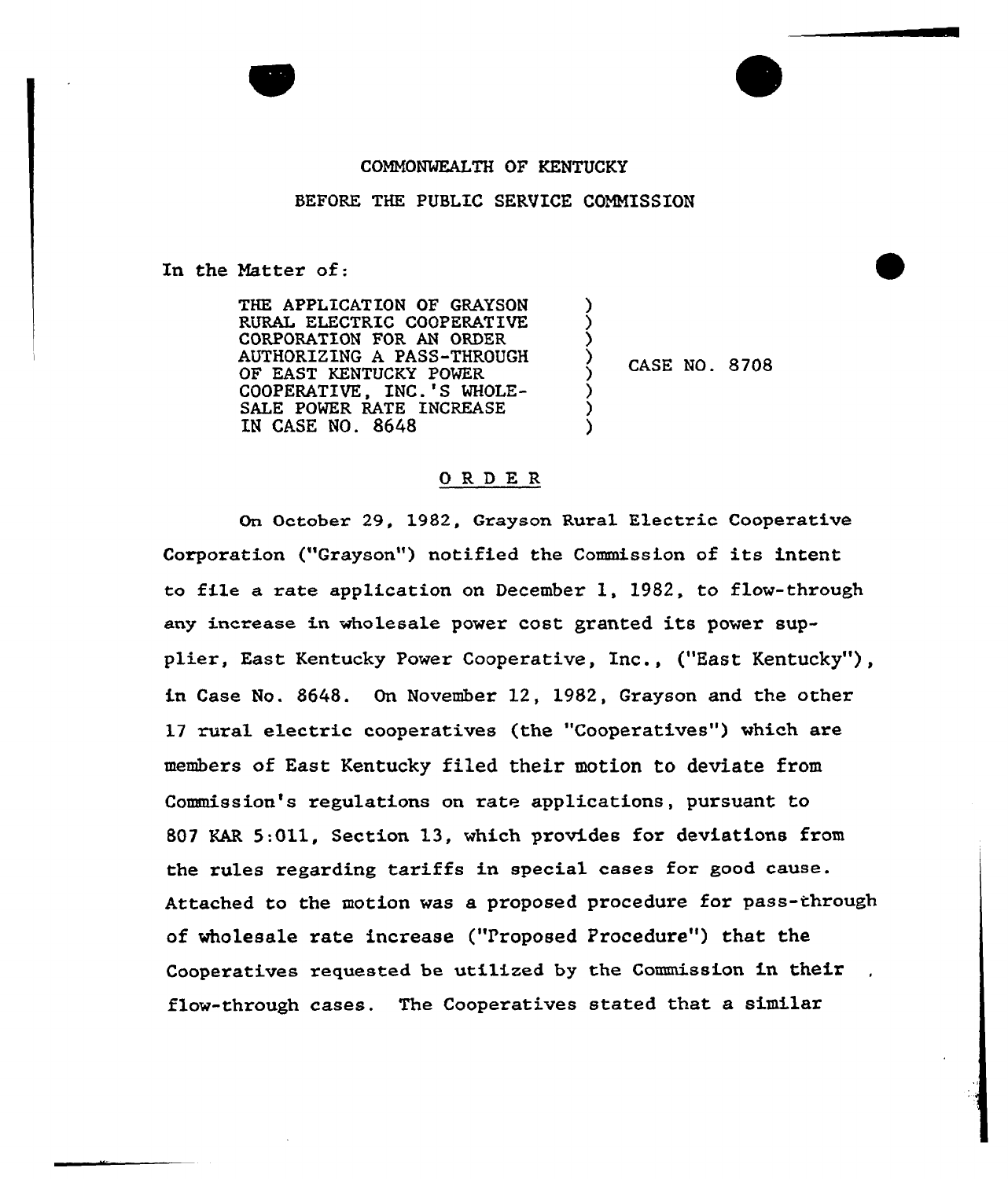procedure was utilized by the Commission in the most recent flow-through rate increases, that, no objections were made to such procedure by other parties to the cases, and that they believed such a procedure was in the best interests of the public and affected consumers. The Cooperatives requested that they be authorized to utilize the Proposed Procedure in the flow-through cases, that only one public notice in the Rural Kentuckian magazine or other appropriate means of written communication be required, and that no public hearing be required in the individual cases unless specified by the Commission.

On November 19, 1982, the Commission sustained the motion. In approving the cooperatives' and Grayson's requested deviation, the Commission recognized both the high costs associated with rate applications before the Commission and the limited time available for acting on the flow-through applications prior to the end of the suspension period in East Kentucky's Case No. 8648 on April 1, 1983. The Commission allowed the deviation in order to alleviate the cost burden and facilitate timely action in these flow-through cases.

On December 1, 1982, Grayson filed its application. The application is outside the Proposed Procedure in that it does not include a balance sheet for the end of the test year, it requests that some of the proposed increase be allocated to customer charges, and it requests that retail demand rates be increased in a different proportion than the wholesale supplier rate. The application further requests, contrary to established

 $-2-$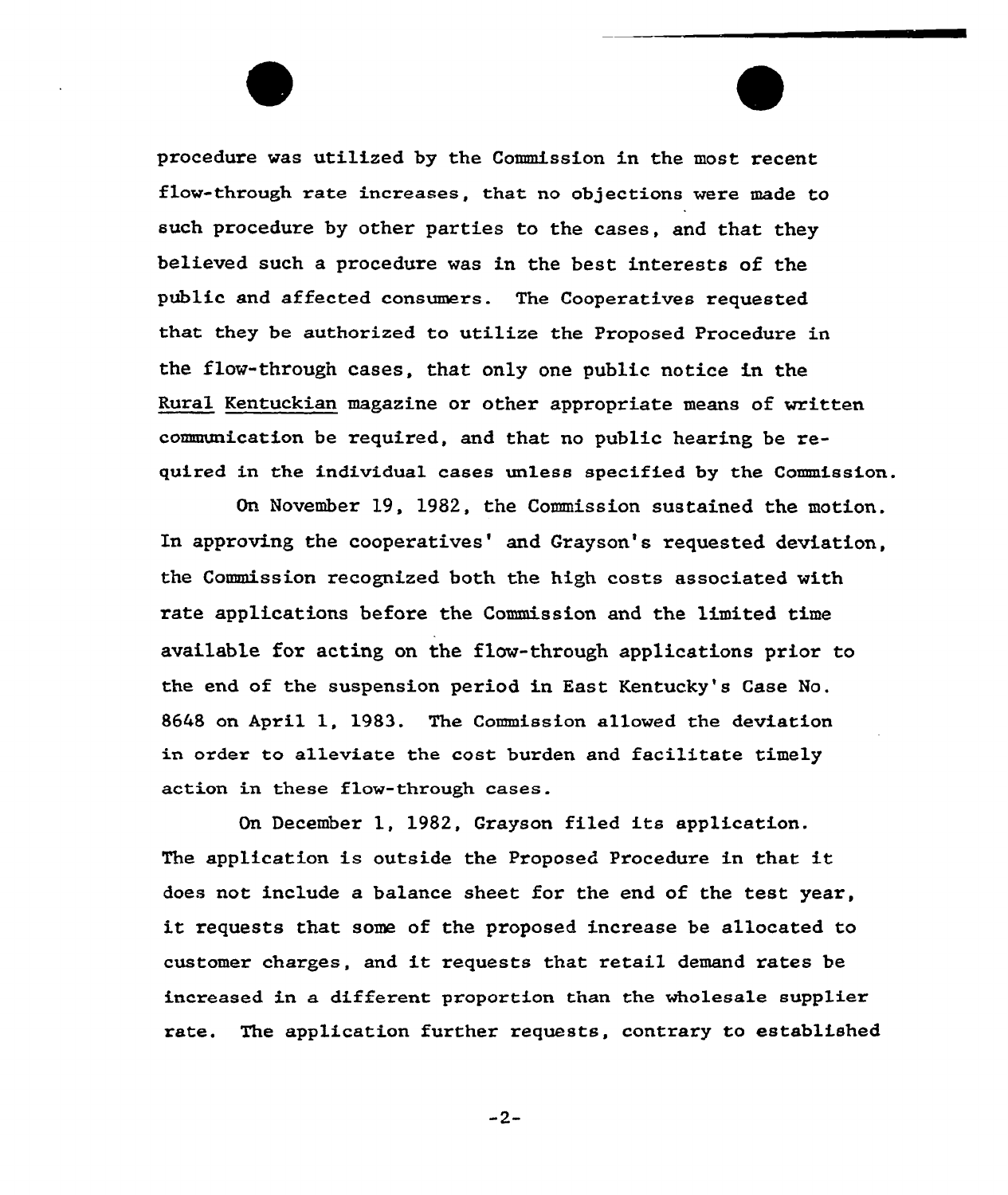Commission policy, that Grayson be allowed to place rates into effect for billings rendered on and after the effective date of East Kentucky's authorized increase. Grayson's application made no mention of the Proposed Procedure or that this proposal constituted a deviation therefrom.

The Commission is of the opinion that in order to afford due process to all parties concerned the Commission must process this application under the general rate case procedure including prefiled testimony regarding Grayson's requested procedure for applying wholesale power increase and Grayson's request to place rates into effect for billings rendered on and after the effective date of East Kentucky's authorized increase and require a separate public hearing on these issues. Further, the Commission is concerned that such a procedure may )eopardize the Commission's ability to provide timely rate relief to Grayson. However, if Grayson should choose to withdraw its requests for rate-making treatment outside the Commission's established policy and the Proposed Procedure, the application can be processed with the other flow-through cases.

IT IS THEREFORE ORDERED that Grayson shall notify the Commission within 10 days after the date of this Ordex of its desire to proceed with this case under the genera1 rules of the Commission or to withdraw its request to place rates into effect for billings rendered on and after the effective date of East Kentucky's authorized increase and to modify its application to be consistent with the Proposed Procedure.

 $-3-$